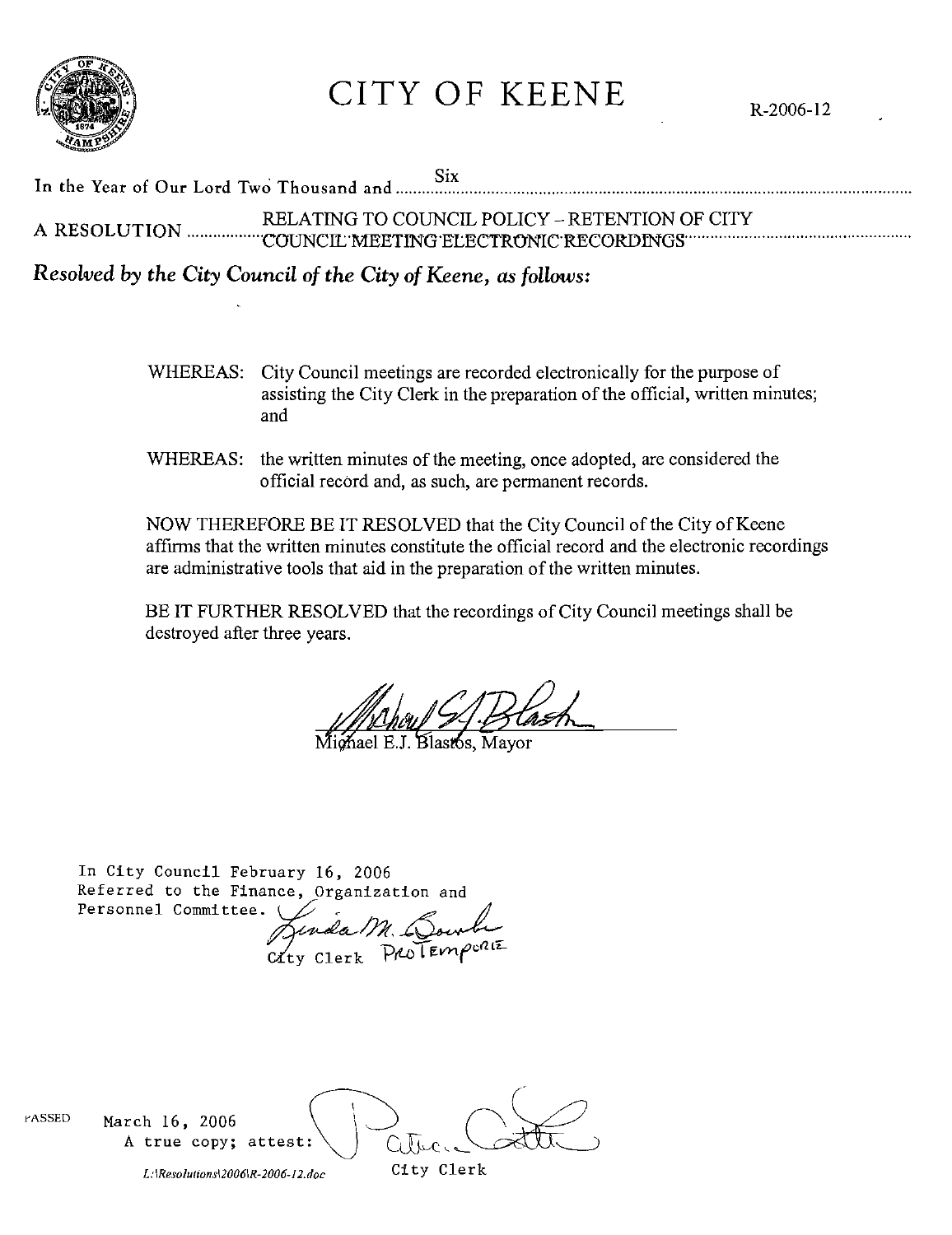$\varphi$ A

#### City of Keene NEW HAMPSHIRE

March 9,2006

In City Council Match 16. 2006. Report filed into the record as informational.

TO: Mayor and City Council  $\qquad \qquad \begin{array}{c} \text{City } \text{Clerk} \end{array}$ 

FROM: Finance, Organization and Personnel Committee

#### SUBJECT: **CONTINUED DISCUSSION: R-2006-12: Council Policy - Retention of City Council Meetings Electronic Recordings.**

On 5-0 vote, the Finance, Organization and Personnel Committee recommends adoption of R-2006-12.

nul DD Bernards J

#### Background Notes:

Ms. Little addressed the Committee again and indicated that the retention of tape recordings which are used in preparation of official minutes was also addressed by HB 437. She indicated that this item was put on more time at the last Council meeting because staff felt that there could possibly be a conflict with HB 626, but it has been determined that there is no such conflict. She went on to say that the issue of retention of electronic recordings is dealt with specifically in HB 437, which is the State Retention Schedule on municipal records. This schedule says that tape recordings that are used in preparing minutes need to be kept until the written record is approved and then the recording should be reused or destroyed.

Ms. Little stated that staff was recommending that the tape recordings be retained for a period of three years as opposed to being immediately reused after the official minutes are adopted.

Councilor Bendzinski stated that he felt that minutes that have been put on written form and approved are more valuable than the electronic recording and inquired why the staff was recommendation a retention period which was greater than what was required. Ms. Little stated that the most recent litigation where Council tape recordings were used for was with the Algonquin Drive litigation and stated that she recalls the City Attorney indicating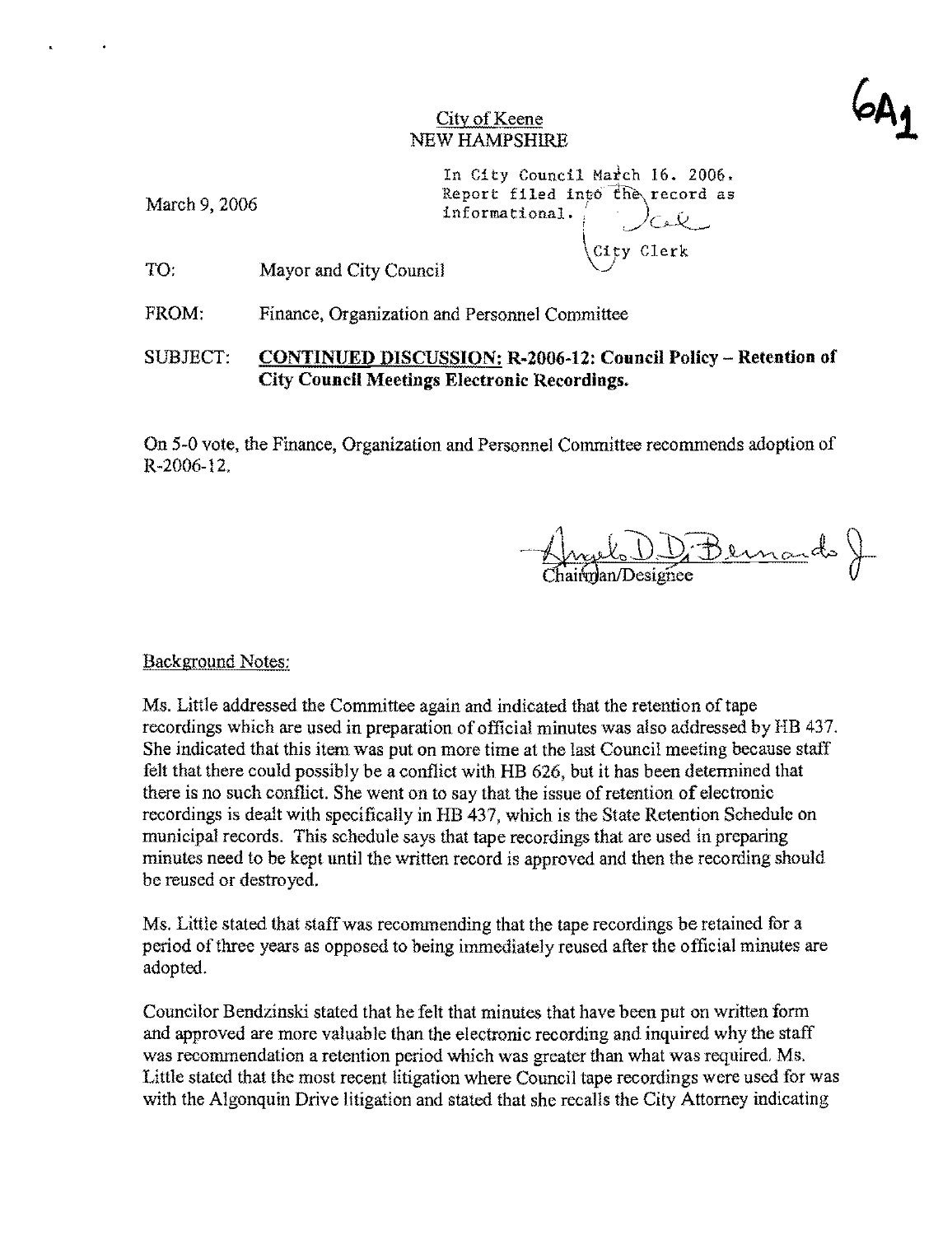that having these tapes helped the City tremendously. Attorney Carney agreed that these tapes were helpful and it was his opinion that a period beyond the nonnal retention period was valuable. He indicated that his recommendation was three years, the time period when the Statute of Limitation expires.

 $\epsilon$ 

 $\rightarrow$ 

 $\hat{\phantom{a}}$